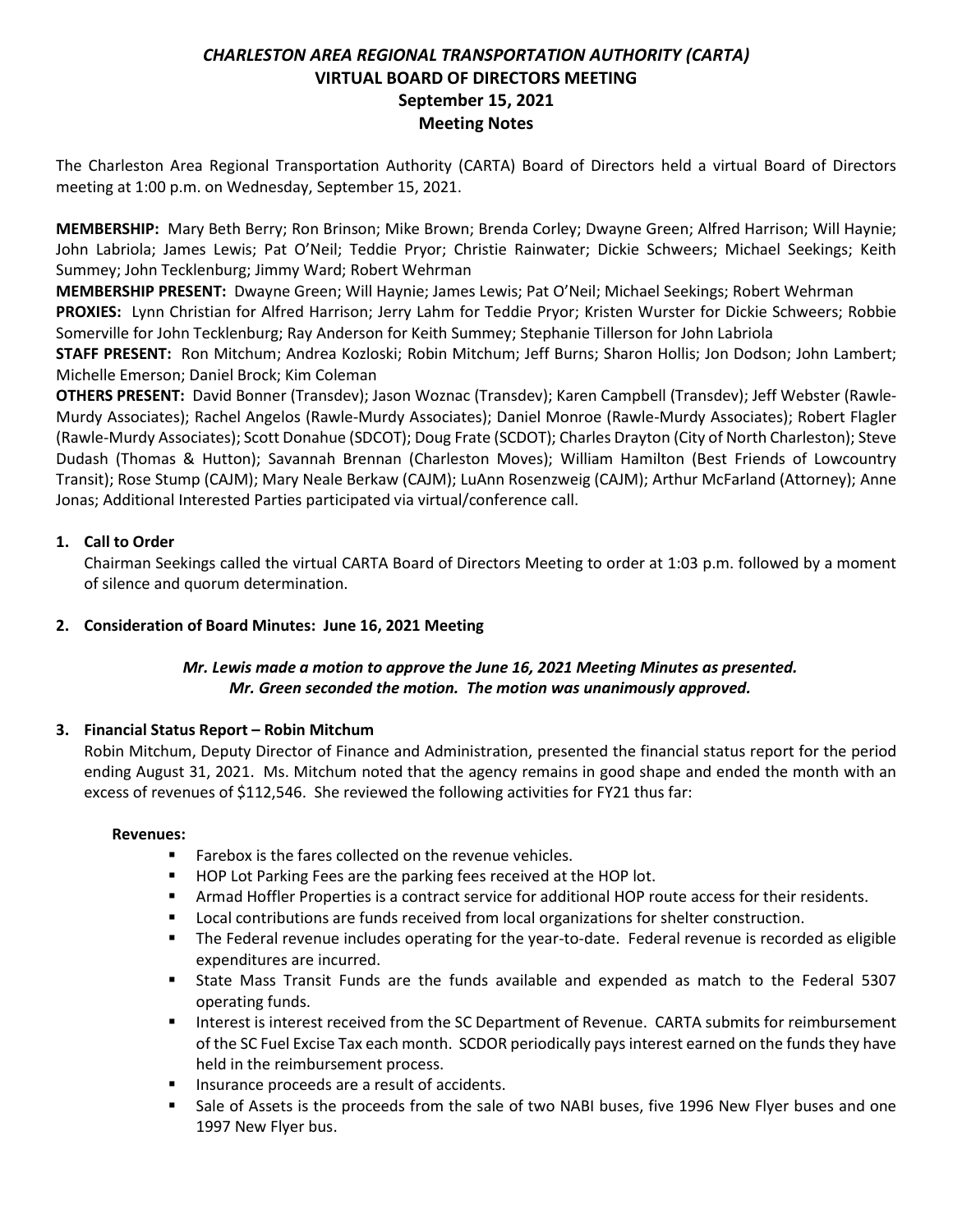### **Expenditures:**

- Staff Salaries & Benefits include the cost of retiree insurance.
- Supplies include office and facility maintenance supplies.
- Printing includes cost of printing route maps, brochures and passes.
- Automotive costs include the maintenance on the administrative vehicles and mileage reimbursements.
- Postage is postage meter refills used to mail passes.
- Dues/Memberships is CARTA's membership with Transportation Association of South Carolina (TASC).
- **•** Office Equipment Rental includes the quarterly postage meter rental fee, the cost of the portable toilet rental for the HOP lot and the monthly battery lease for the electric buses.
- **Office Equipment Maintenance (OEM) includes the FY21 portion of the Swiftly Transit Time & Insights,** Cradlepoint NetCloud Essentials for mobile routers and Zscaler internet security renewal, in addition to other IT support.
- Rent includes the Ashley Phosphate Park & Ride lot, Dorchester Village Shopping Center Park & Ride lot, Leeds Avenue lot lease from SCE&G, SC Works Trident lease space and document storage.
- **•** Communications is the cost of phone, internet and radio services at the facilities and on the buses.
- Utilities include electric and water at the SuperStop, Melnick Park & Ride, the Radio Shop at Leeds Avenue and the charging stations at Leeds Avenue.
- Custodial Services is the cost of janitorial services at the Melnick Park & Ride location and the SuperStop bus depot.
- **■** Pilot Ride Program is customer transportation cost for same-day service through independent rideshare.
- Other Professional Services include pest control services and UST inspection services.
- Shared Contract Services (IGA & Management) is the extensive services BCDCOG provides to CARTA.
- Money Transport is the cost of the armored guard service, Brinks, to pick up and transport cash deposits to the bank.
- **EXECUTE:** Security Services is contracted security service provided at the SuperStop by the City of North Charleston Police Department.
- Electric Bus Master Plan is the project to develop the necessary planning documents to transition CARTA's diesel bus fleet to all-electric buses.
- Vehicle Maintenance is the cost to maintain the fleet.
- Facility Repair & Maintenance is the cost to maintain the SuperStop facility.
- Operating Fees & Licenses include credit card transaction fees, storm water fees, solid waste user fees and vehicle title and registration fees.
- **EXECT** Insurance includes the cost of liability insurance provided by the Insurance Reserve Fund. The amount will increase and decrease as we add and remove items from the policy throughout the fiscal year but this is the bulk of the insurance expenditure for FY21.
- Interest is the interest accrued on the Melnick Park & Ride Loan.
- Non-Capitalized Assets include the purchase of additional driver and side shields on the buses, radio equipment, cameras, bike racks and security equipment.

### **Capital Expenditures:**

- Rolling Stock is the purchase of two Alexander Dennis Enviro 200 buses and three Proterra Electric buses.
- Bus Shelter Construction/Bench is the purchase of shelters.
- Security/Cameras & Equipment is the purchase of cameras at facilities and on buses.
- Capital includes the purchase of a fork lift and digital signage for shelters and bus stops.
- **■** ITS System is the purchase of the Syncromatics system.

Ms. Mitchum reviewed the HOP expenditures. As of August 31, 2021, total expenditures for the HOP program for FY21 is \$243,043. The Board of Directors received the Financial Status Report and HOP Expenditures Report as information.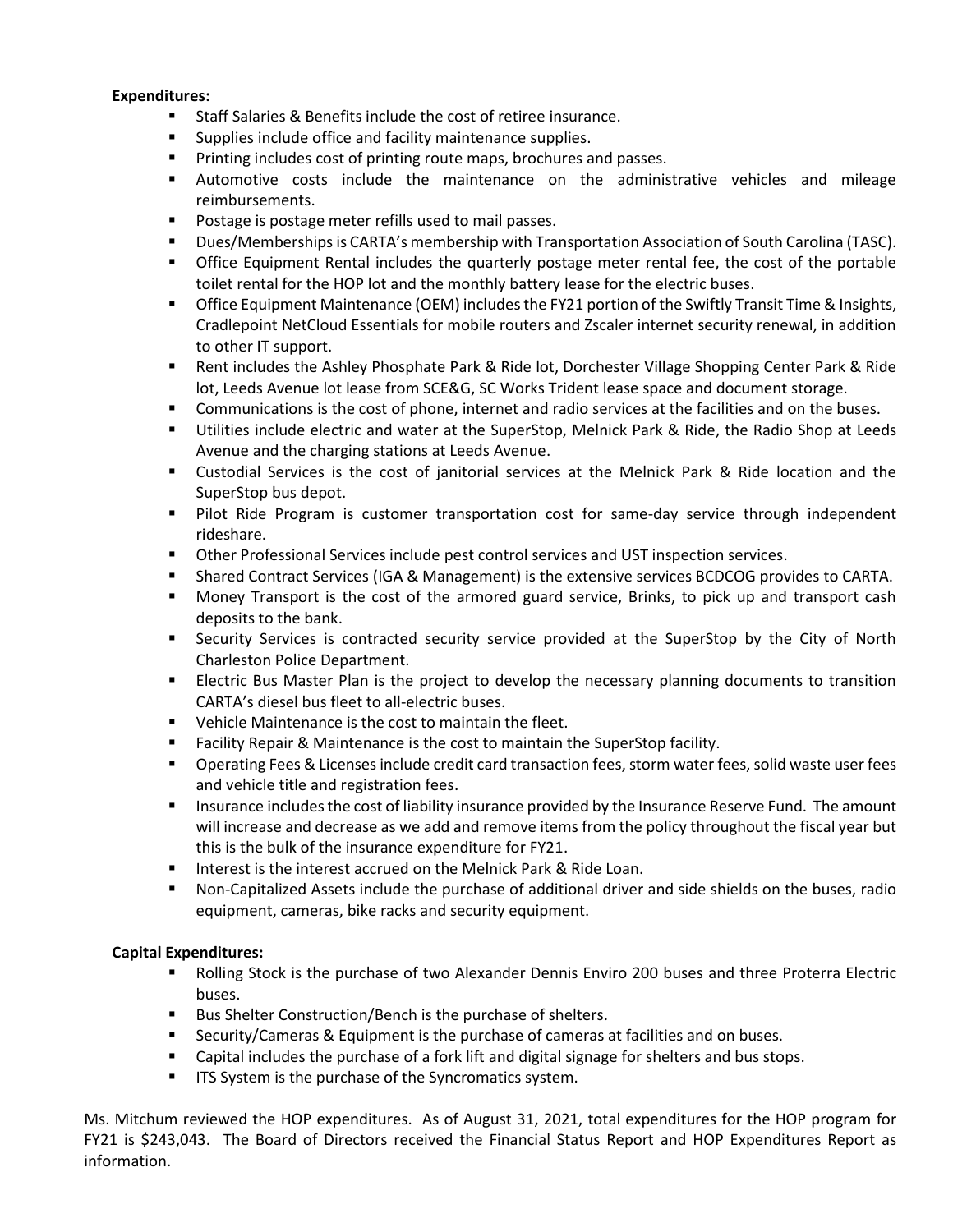### **4. FY22 Budget – Request for Approval – Robin Mitchum**

Ms. Mitchum presented the FY22 Budget. She noted that the final adoption of the FY22 Budget was approved by all member governments. Ms. Mitchum stated that the budget will continue to be monitored to ensure that revenues and expenditures remain aligned and that revisions will be recommended as necessary. She addressed questions and comments. Chairman Seekings commended Mr. Mitchum and staff on the budget approval procedures, especially during these challenging times.

### *Mr. Lewis made a motion to approve the FY22 Budget as presented. Mr. Green seconded the motion. The motion was unanimously approved*

### **5. Electrical Vehicle Infrastructure Construction RFP – Request for Approval**

Ron Mitchum, Executive Director, discussed the Electrical Bus Charging Infrastructure. He noted that a Request for Proposal was issued seeking qualified and licensed design-build firms for the development of detailed plans and construction for electric bus charging infrastructure at the CARTA Operations and Maintenance facility located on Leeds Avenue. Mr. Mitchum stated that one proposal was received from Proterra for the amount of \$2,259,792. He explained that Proterra meets all of the requirements of the RFP and staff recommends that a contract be awarded to Proterra. Mr. Mitchum addressed questions and comments.

## *Mr. Lewis made a motion to approve the Electrical Vehicle Infrastructure Construction RPF as presented. Mr. Green seconded the motion. The motion was unanimously approved.*

### **6. Leeds Avenue Facility Parking Expansion RFP – Request for Approval**

Mr. Mitchum discussed the Invitation for Bid seeking qualified construction firms for the construction of a parking lot located at the CARTA Operations and Maintenance facility. He noted that one proposal was received from Gulf Stream Construction Company, Inc. The base bid amount is \$597,566 with a 10% contingency totaling \$657,322. Mr. Mitchum stated that staff recommends that a contract be awarded to Gulf Stream Construction Company, Inc. He addressed questions and comments.

### *Mr. Lewis made a motion to approve the Leeds Avenue Facility Parking Expansion RFP as presented. Mayor Haynie seconded the motion. The motion was unanimously approved.*

# **7. Discount Fare Policy – Discussion**

Mr. Mitchum discussed the Discount Fare Policy. He explained the Bulk Pass Sales Discount Schedule. Mr. Mitchum noted that CARTA may only sell fare media defined as tickets (Low Income and Tel-A-Ride tickets) to individuals, nonprofit agencies and governmental agencies. He explained that in order to purchase Low Income or Tel-A-Ride tickets, non-profit agencies will need to provide CARTA with a copy of their 501(c)3 Certification. Governmental agencies will need to provide a letter on their respective letterhead stating that they are a governmental agency. Mr. Mitchum stated that CARTA is receiving requests for discounted fares from other non-profits that are not 501(c)3 organizations (such as Churches and other agencies who provide services to the homeless and low-income individuals). As a result, staff will conduct more research in order to find out if there is a need to modify the policy in order to provide other non-profit organizations that are not 501(c)3 agencies with discounted fares. Mr. Mitchum addressed questions and comments. The Board of Directors received the Discount Fare Policy as information and Chairman Seekings encouraged further research.

### **8. Route 32 Service Change – Request for Approval**

Jon Dodson, Senior Transit Planner, discussed the Route 32-Northbridge service change recommendation. He explained that this request will allow bicycles on the buses between stops on either end of the bridge at no cost. In addition, it will allow passengers to ride for free between either side of the Northbridge with or without a bicycle. Mr.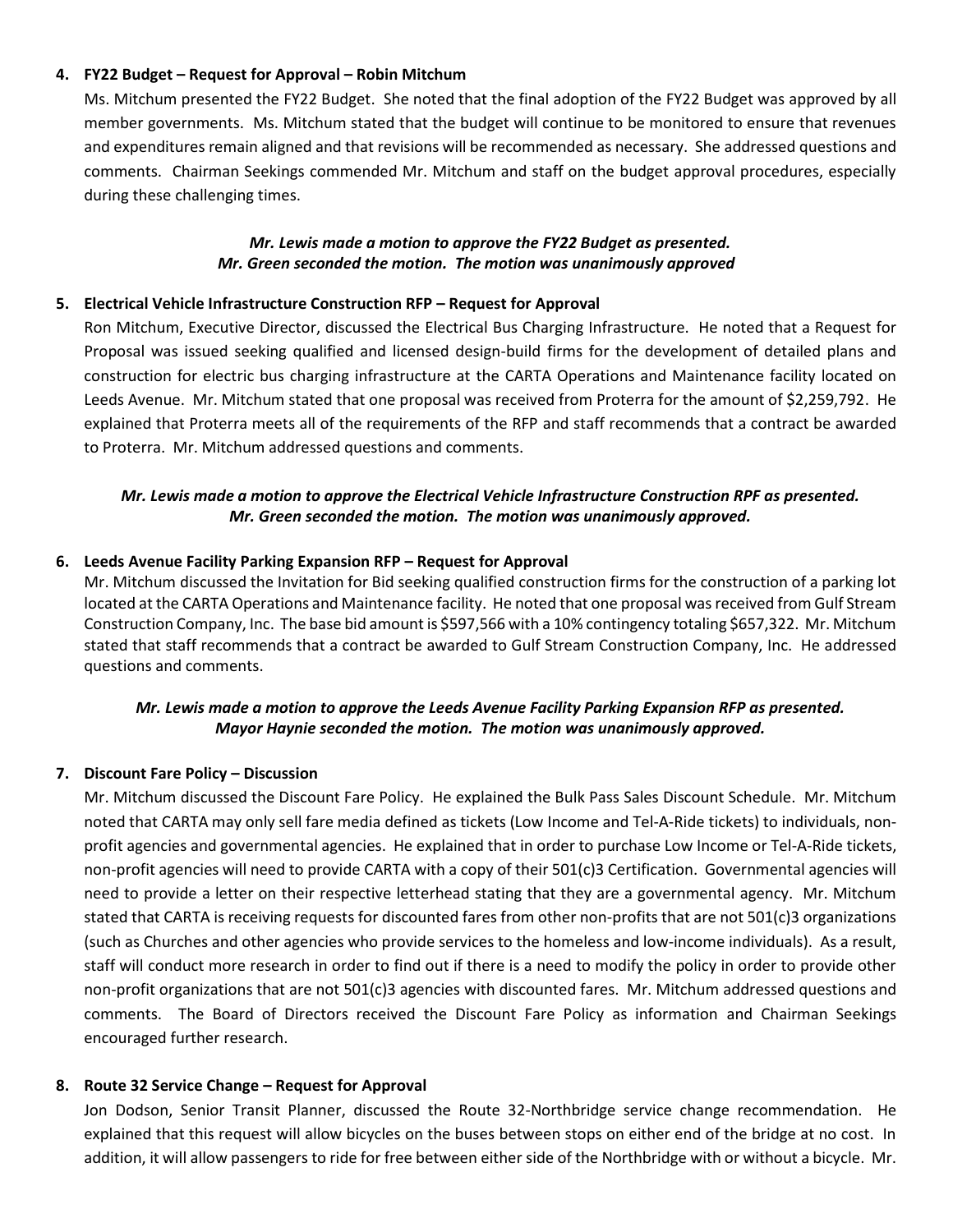Dodson discussed the service changes in detail, stating that the proposed service changes would double the frequency on Route 32 Monday through Sunday with service occurring every 30 minutes Monday through Saturday and every hour on Sunday. He noted that staff requests Board approval of the recommended changes. Mr. Dodson addressed questions and comments. Chairman Seekings commended Mr. Mitchum and staff for making sure that public safety remains a high priority.

### *Mr. Green made a motion to approve the Route 32 Service Change as presented. Ms. Wurster seconded the motion. The motion was unanimously approved.*

#### **9. Second Chance Bike Partnership – Request for Approval**

Mr. Mitchum presented the Second Chance Bike Partnership. He explained that CARTA received a request from Second Chance Bikes to donate bicycles that have been abandoned on the bus and have expired the time limitation on the Lost & Found Policy. Mr. Mitchum noted that Second Chance Bikes is a non-profit organization that collects, repairs and distributes used bicycles to people who need affordable, reliable transportation. Their bicycles help people to obtain better employment opportunities, physical and mental health care, nutritious food and healthy recreation. In addition, Second Chance Bikes is requesting discounted bus passes to distribute to their free bike recipients so they have a way to pick up their bike. Second Chance Bikes is located in the Old Navy Base is and accessible via Route 104. Mr. Mitchum stated that staff requests approval of a partnership with Second Chance Bikes. He addressed questions and comments.

### *Mayor O'Neil made a motion to approve the Second Chance Bikes Partnership as presented. Ms. Wurster seconded the motion. The motion was unanimously approved.*

#### **10. Project Updates – Ron Mitchum/Staff**

Mr. Mitchum noted that a summary was distributed in the Board packet in advance of the meeting on the following projects: Stop/Shelter Design Guidelines; Service Planning Initiatives; Electric Bus Master Plan; CARTA OnDemand; Shelter Improvement Program; Shipwatch Square Transit Center; Solar Lighting; Digital Signage; VanPool Program; and Lowcountry Rapid Transit. He stated that if anyone has any questions regarding the project updates, to please contact him or staff members for further information. Sharon Hollis, Principal Planner, discussed the LCRT project in detail. She noted that 30% of design submittals, project scope, schedule and budget are being reviewed by the FTA Project Management Oversight Consultant (PMOC), which was assigned at the end of May. A Value Engineering Study was conducted and a risk workshop was held with the PMOC. She stated that key stakeholder coordination discussions are being finalized and monthly FTA coordination meetings are being held with the FTA PMOC. Ms. Hollis noted that the NEPA Documented Categorical Exclusion was approved by the FTA in July and a new maintenance facility/storage yard near the fairgrounds for LCRT buses has been included in the project. She updated the Board on the Transit Signal Prioritization project and the TOD Study. Ms. Hollis stated that stakeholder and neighborhood meetings are on-going and that Morgan Grimes, LCRT's Communication Specialist, has been visiting businesses along the corridor and reaching out to neighborhoods and community organizations. She has had direct communications with over 600 businesses and community members along the corridor and that number continues to grow. Ms. Grimes also held office hours throughout the month and will continue to do so this Fall. Mr. Mitchum and Ms. Hollis addressed questions and comments. The Board of Directors received the Project Updates as information.

#### **11. Ridership Report – Jon Dodson**

Mr. Dodson presented the Ridership Report as of August 2021. He stated that ridership from July 2021 to August 2021 is up 5%. Overall ridership comparing August 2020 to August 2021 increased by 31%. Overall ridership comparing August 2019 to August 2021 decreased by 41%. He noted that DASH ridership comparing August 2020 to August 2021 increased 128%. DASH ridership comparing August 2019 to August 2021 decreased 43%. Express ridership comparing August 2020 to August 2021 increased 68%. Express ridership comparing August 2019 to August 2021 decreased 52%.